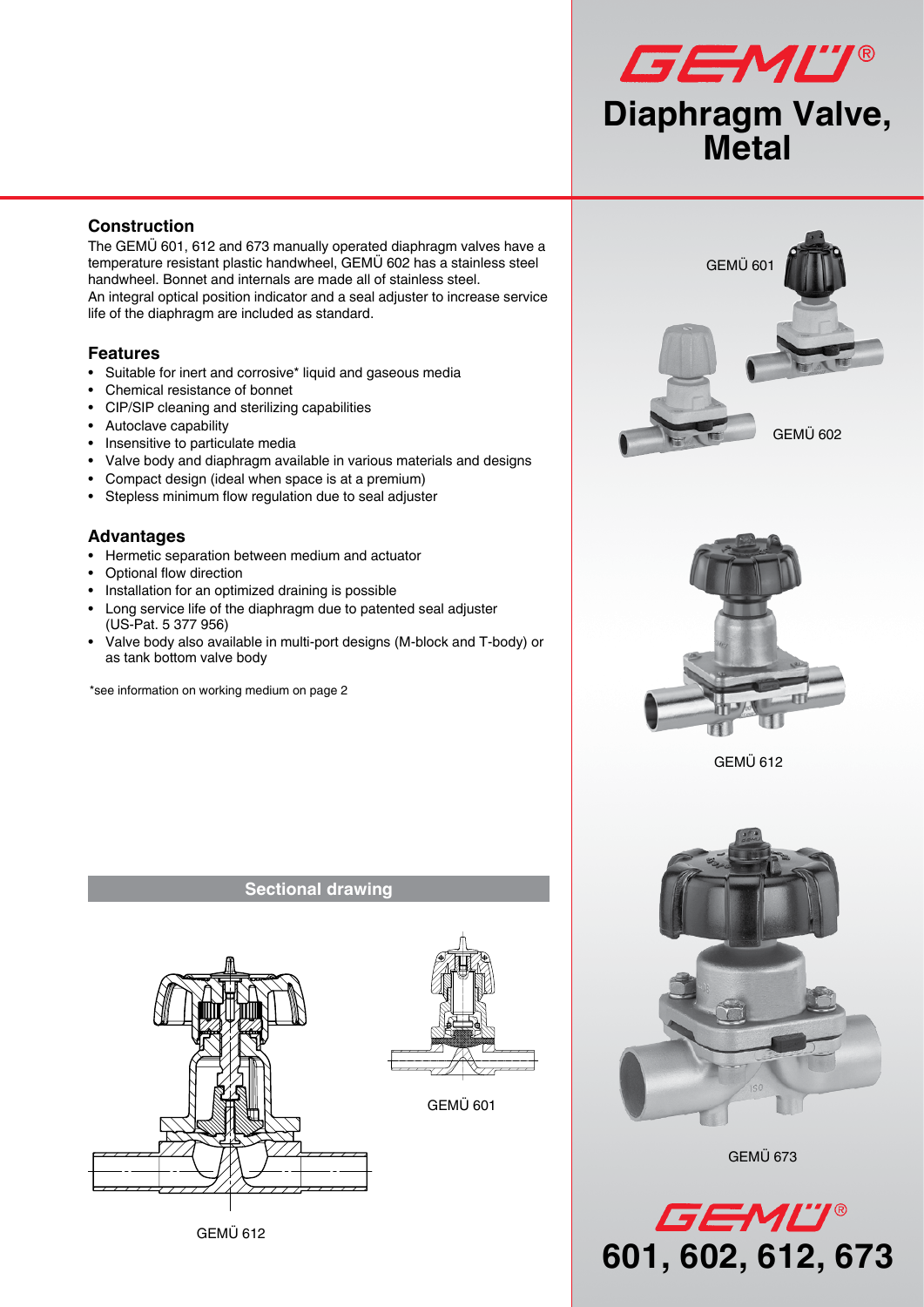#### **Working medium**

Corrosive, inert, gaseous and liquid media which have no negative impact on the physical and chemical properties of the body and diaphragm material.

| Temperatures                  |                                                                |
|-------------------------------|----------------------------------------------------------------|
| Media temperature             |                                                                |
| FKM (Code 4/4A)               | $-1090 °C$                                                     |
| EPDM (Code 13/3A)             | $-10$ 100 °C                                                   |
| EPDM (Code 17)                | $-10$ 100 °C                                                   |
| EPDM (Code 19)                | $-10$ 100 °C                                                   |
| EPDM (Code 36)                | $-10$ 100 °C                                                   |
| PTFE/EPDM (Code 54)           | $-10$ 100 °C                                                   |
| PTFE/EPDM (Code 5M)           | $-10$ 100 °C                                                   |
| PTFE/PVDF/EPDM (Code 71)      | $-10$ 100 °C                                                   |
| Sterilisation temperature (1) |                                                                |
| FKM (Code 4/4A)               | not applicable                                                 |
| EPDM (Code 13/3A)             | max. 150 $\mathrm{C}$ (2), max. 60 min per cycle               |
| EPDM (Code 17)                | max. 150 $^{\circ}$ C (2), max. 180 min per cycle              |
| EPDM (Code 19)                | max. 150 $\degree$ C (2), max. 180 min per cycle               |
| EPDM (Code 36)                | max. 150 $\mathrm{°C}$ (2), max. 60 min per cycle              |
| PTFE/EPDM (Code 54)           | max. 150 $^{\circ}$ C (2), no time limit per cycle             |
| PTFE/EPDM (Code 5M)           | max. 150 $^{\circ}$ C <sup>(2)</sup> , no time limit per cycle |
| PTFE/PVDF/EPDM (Code 71)      | not applicable                                                 |
|                               |                                                                |

<sup>1</sup> The sterilisation temperature is valid for steam (saturated steam) or superheated water.

<sup>2</sup> If the sterilisation temperatures listed above are applied to the EPDM diaphragms for longer periods of time, the service life of the diaphragms will be reduced. In these cases, maintenance cycles must be adapted accordingly. This also applies to PTFE diaphragms exposed to high temperature fluctuations.

 PTFE diaphragms can also be used as moisture barriers; however, this will reduce their service life. The maintenance cycles must be adapted accordingly.

 GEMÜ 555 and 505 globe valves are particularly suitable for use in the area of steam generation and distribution. The following valve arrangement for interfaces between steam pipes and process pipes has proven itself over time: A globe valve for shutting off steam pipes and a diaphragm valve as an interface to the process pipes.



**Ambient temperature** 0 ... 60 °C

| <b>Operating pressure [bar]</b> |                          |                        |                             |                       |                                      |
|---------------------------------|--------------------------|------------------------|-----------------------------|-----------------------|--------------------------------------|
| <b>EPDM/FKM</b><br><b>PTFE</b>  |                          |                        |                             |                       |                                      |
| <b>Type</b>                     | <b>Diaphragm</b><br>size | <b>Nominal</b><br>size | All valve body<br>materials | <b>Forged</b><br>body | Investment cast or<br>cast iron body |
| GEMÜ 601/602                    | 8                        | DN 4 - 15              | $0 - 10$                    | $0 - 10$              | $0 - 6$                              |
| <b>GEMÜ</b><br>612              | 10                       | DN 10 - 20             | $0 - 10$                    | $0 - 10$              | $0 - 6$                              |
|                                 | 25                       | DN 15 - 25             | $0 - 10$                    | $0 - 10$              | $0 - 6$                              |
| <b>GEMÜ</b><br>673              | 40                       | DN 32 - 40             | $0 - 10$                    | $0 - 10$              | $0 - 6$                              |
|                                 | 50                       | DN 50 - 65             | $0 - 10$                    | $0 - 10$              | $0 - 6$                              |

All pressures are gauge pressures. Operating pressure values were determined with static operating pressure applied on one side of a closed valve. Sealing at the valve seat and atmospheric sealing is ensured for the given values. Information on operating pressures applied on both sides and for high purity media on request.

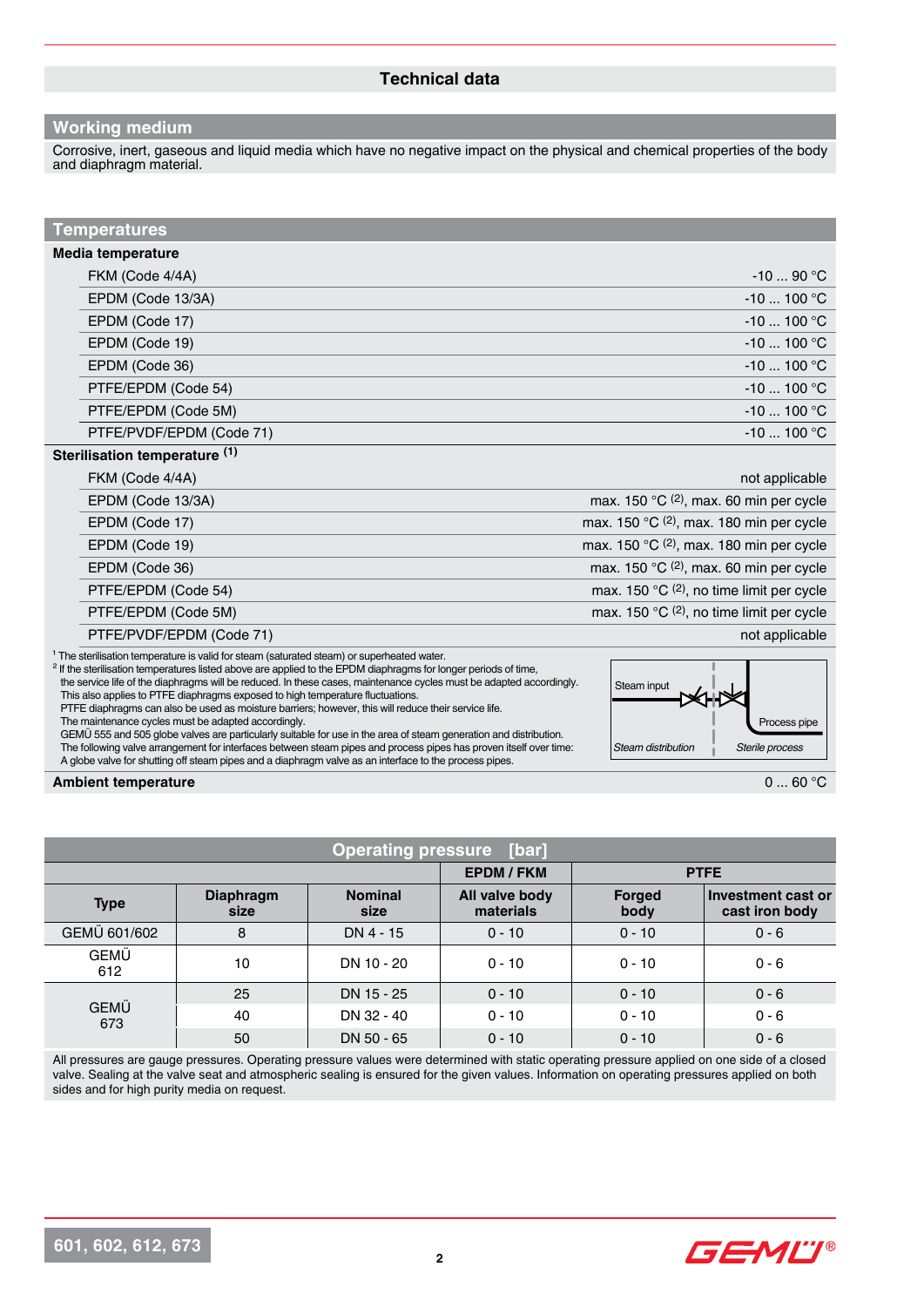#### **Technical data**

| Kv values $[m^3/h]$ |                           |                |                |                                                                           |                                                                                                             |                                     |                          |                                                   |                                                                           |                          |
|---------------------|---------------------------|----------------|----------------|---------------------------------------------------------------------------|-------------------------------------------------------------------------------------------------------------|-------------------------------------|--------------------------|---------------------------------------------------|---------------------------------------------------------------------------|--------------------------|
|                     | Pipe<br>standard          |                | <b>DIN</b>     | <b>EN 10357</b><br>series B<br>(formerly<br><b>DIN 11850</b><br>series 1) | <b>EN 10357</b><br>series A<br>(formerly<br><b>DIN 11850</b><br>series 2) /<br><b>DIN 11866</b><br>series A | <b>DIN 11850</b><br><b>Series 3</b> | <b>SMS</b><br>3008       | <b>ASME BPE /</b><br><b>DIN 11866</b><br>series C | ISO 1127/<br><b>EN 10357</b><br>series C/<br><b>DIN 11866</b><br>series B | <b>DIN ISO</b><br>228    |
|                     | <b>Connection</b><br>code |                | $\mathbf 0$    | 16                                                                        | 17                                                                                                          | 18                                  | 37                       | 59                                                | 60                                                                        | $\mathbf{1}$             |
| <b>Type</b>         | <b>MG</b>                 | <b>DN</b>      |                |                                                                           |                                                                                                             |                                     |                          |                                                   |                                                                           |                          |
|                     |                           | $\overline{4}$ | 0.5            |                                                                           | $\overline{\phantom{a}}$                                                                                    |                                     |                          |                                                   | $\overline{\phantom{a}}$                                                  |                          |
| <b>GEMÜ</b>         |                           | 6              |                |                                                                           | 1.1                                                                                                         |                                     |                          |                                                   | 1.2                                                                       |                          |
| 601/602             | 8                         | 8              |                |                                                                           | 1.3                                                                                                         |                                     |                          | 0.6                                               | 2.2                                                                       | 1.4                      |
|                     |                           | 10             |                | 2.1                                                                       | 2.1                                                                                                         | 2.1                                 |                          | 1.3                                               | $\overline{\phantom{a}}$                                                  |                          |
|                     |                           | 15             |                | $\overline{\phantom{a}}$                                                  | $\overline{\phantom{a}}$                                                                                    | $\overline{\phantom{a}}$            |                          | 2.0                                               | $\overline{\phantom{a}}$                                                  | $\overline{\phantom{a}}$ |
|                     |                           | 10             | $\blacksquare$ | 2.4                                                                       | 2.4                                                                                                         | 2.4                                 | $\blacksquare$           | 2.2                                               | 3.3                                                                       | $\blacksquare$           |
| GEMÜ                | 10                        | 12             |                | $\blacksquare$                                                            | $\blacksquare$                                                                                              | $\blacksquare$                      |                          | $\blacksquare$                                    | $\blacksquare$                                                            | 3.2                      |
| 612                 |                           | 15             | 3.3            | 3.8                                                                       | 3.8                                                                                                         | 3.8                                 |                          | 2.2                                               | 4.0                                                                       | 3.4                      |
|                     |                           | 20             | $\blacksquare$ | $\blacksquare$                                                            | $\blacksquare$                                                                                              | $\blacksquare$                      | $\blacksquare$           | 3.8                                               | $\blacksquare$                                                            | $\blacksquare$           |
|                     |                           | 15             | 4.1            | 4.7                                                                       | 4,7                                                                                                         | 4.7                                 | $\overline{\phantom{0}}$ | $\overline{\phantom{a}}$                          | 7.4                                                                       | 6.5                      |
|                     | 25                        | 20             | 6.3            | 7.0                                                                       | 7.0                                                                                                         | 7.0                                 |                          | 4.4                                               | 13.2                                                                      | 10.0                     |
|                     |                           | 25             | 13.9           | 15.0                                                                      | 15.0                                                                                                        | 15.0                                | 12.6                     | 12.2                                              | 16.2                                                                      | 14.0                     |
| <b>GEMÜ</b><br>673  | 40                        | 32             | 25.3           | 27.0                                                                      | 27.0                                                                                                        | 27.0                                | 26.2                     | $\blacksquare$                                    | 30.0                                                                      | 26.0                     |
|                     |                           | 40             | 29.3           | 30.9                                                                      | 30.9                                                                                                        | 30.9                                | 30.2                     | 29.5                                              | 32.8                                                                      | 33.0                     |
|                     | 50                        | 50             | 46.5           | 48.4                                                                      | 48.4                                                                                                        | 48.4                                | 51.7                     | 50.6                                              | 55.2                                                                      | 60.0                     |
|                     |                           | 65             | $\blacksquare$ | $\overline{\phantom{a}}$                                                  | $\blacksquare$                                                                                              |                                     | 62.2                     | 61.8                                              | -                                                                         |                          |

MG = diaphragm size

Kv values determined acc. to DIN EN 60534, inlet pressure 5 bar, ∆p 1 bar, stainless steel valve body (forged body) and soft elastomer diaphragm. The Kv values for other product configurations (e.g. other diaphragm or body materials) may differ. In general, all diaphragms are subject to the influences of pressure, temperature, the process and their tightening torques. Therefore the Kv values may exceed the tolerance limits of the standard.

The Kv value curve (Kv value dependent on valve stroke) can vary depending on the diaphragm material and duration of use.

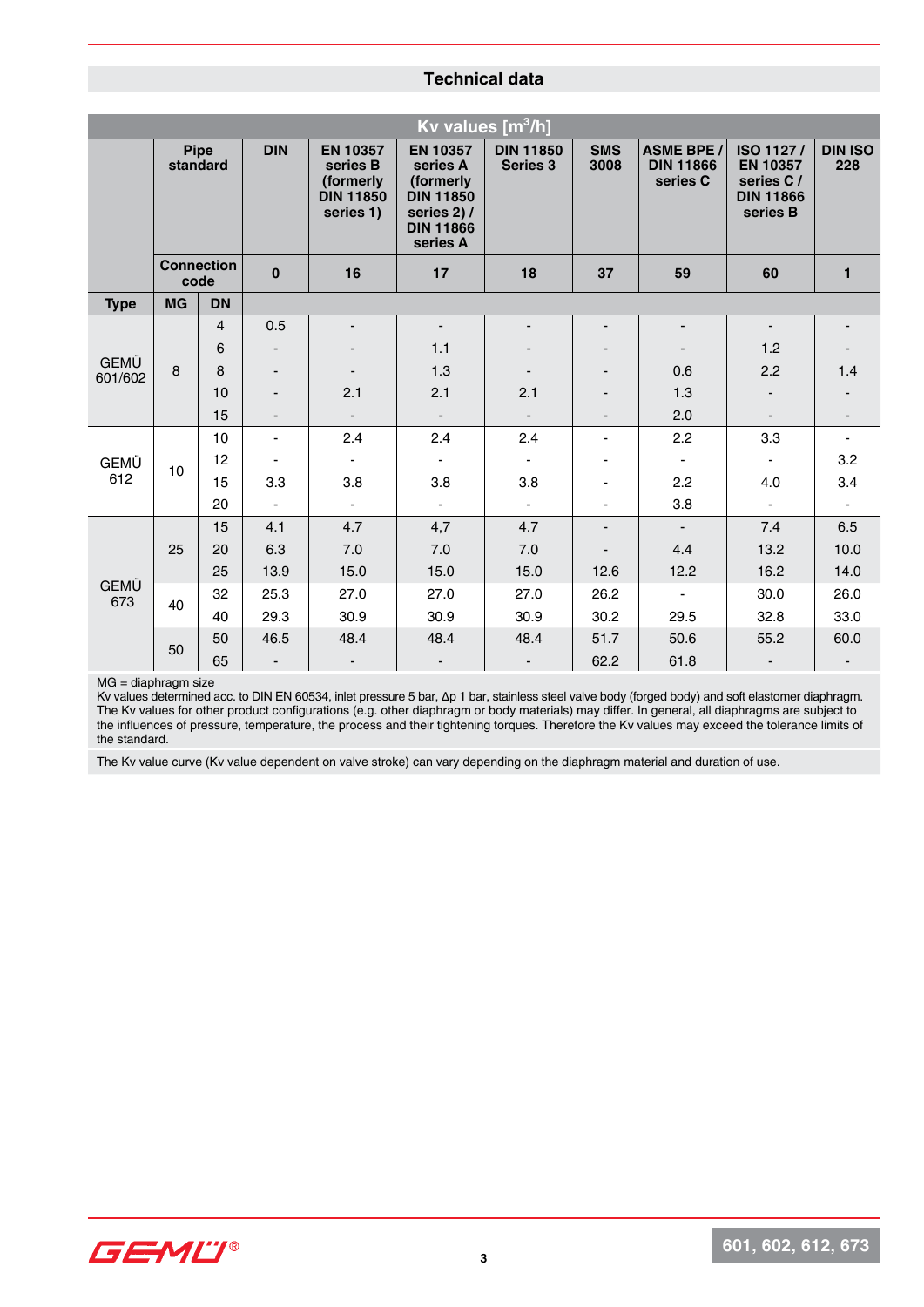# **Order data**

| Valve type |                                                       | Code |
|------------|-------------------------------------------------------|------|
|            | GEMÜ 601 diaphragm size 8                             | 601  |
|            | GEMÜ 602 diaphragm size 8 stainless st. handwheel 602 |      |
|            | GEMÜ 612 diaphragm size 10                            | 612  |
|            | GEMÜ 673 diaphragm size 25 - 50                       | 673  |

| <b>Body configuration</b>              | Code |
|----------------------------------------|------|
| Tank valve body                        |      |
| $2/2$ -way body                        | D    |
| T body                                 |      |
| * For dimensions see T Valves brochure |      |
|                                        |      |

\*\* Dimensions and versions on request

| <b>Connection</b>                                                                | Code     |
|----------------------------------------------------------------------------------|----------|
| <b>Butt weld spigots</b>                                                         |          |
| Spigots DIN                                                                      | 0        |
| Spigots EN 10357 series B<br>(formerly DIN 11850 series 1)                       | 16       |
| Spigot EN 10357 series A                                                         |          |
| (formerly DIN 11850 series 2) / DIN 11866 series A<br>Spigots DIN 11850 series 3 | 17<br>18 |
| Spigots JIS-G 3447                                                               | 35       |
| Spigots JIS-G 3459                                                               | 36       |
| Spigots SMS 3008                                                                 | 37<br>55 |
| Spigots BS 4825 Part 1<br>Spigot ASME BPE / DIN 11866 series C                   | 59       |
| Spigot ISO 1127 / EN 10357 series C /                                            |          |
| DIN 11866 series B<br>Spigots ANSI/ASME B36.19M Schedule 10s                     | 60<br>63 |
| Spigots ANSI/ASME B36.19M Schedule 15s                                           | 64       |
| Spigots ANSI/ASME B36.19M Schedule 40s                                           | 65       |
| <b>Threaded connections</b>                                                      |          |
| Threaded sockets DIN ISO 228<br>Threaded spigots DIN 11851                       | 1<br>6   |
| Cone spigot and union nut DIN 11851                                              | 6K       |
| Aseptic unions on request                                                        |          |
| <b>Flanges</b>                                                                   |          |
| Flanges EN 1092 / PN16 / form B,<br>length EN 558, series 1,                     |          |
| ISO 5752, basic series 1                                                         | 8        |
| Flanges ANSI Class 150 RF, length MSS SP-88<br>Flanges ANSI Class 125/150 RF,    | 38       |
| length EN 558, series 1, ISO 5752, basic series 1                                | 39       |
| <b>Clamp connections</b>                                                         |          |
| Clamps ASME BPE for pipe ASME BPE,<br>length ASME BPE                            | 80       |
| Clamps DIN 32676 series B for pipe EN ISO 1127,                                  |          |
| length EN 558, series 7                                                          | 82       |
| Clamps ASME BPE for pipe ASME BPE,<br>length EN 558, series 7                    | 88       |
| Clamps DIN 32676 series A for pipe DIN 11850,                                    |          |
| length EN 558, series 7<br>Clamps SMS 3017 for pipe SMS 3008,                    | 8Α       |
| length EN 558, series 7                                                          | 8Ε       |
| Clamps DIN 32676 series C.                                                       |          |
| length FTF ASME BPE<br>Clamps DIN 32676 series C,                                | 8P       |
| length FTF EN 558 series 7                                                       | 8T       |
| Aseptic clamps on request                                                        |          |
| For overview of available valve bodies see page 15/16                            |          |

| <b>Valve body material</b>                | Code           |
|-------------------------------------------|----------------|
| EN-GJS-400-18-LT (SG iron 40.3) PFA lined | 17             |
| EN-GJS-400-18-LT (SG iron 40.3) PP lined  | 18             |
| 1.4435, investment casting                | C <sub>3</sub> |
| 1.4408, investment casting                | 37             |
| 1.4435 (316L), forged body                | 40             |
| 1.4435 (BN2), forged body ∆ Fe<0.5%       | 42             |
| 1.4539, forged body                       | F4             |

| <b>Diaphragm material</b>                                       |                | <b>Code</b> |
|-----------------------------------------------------------------|----------------|-------------|
| <b>FKM</b>                                                      | $\overline{4}$ | $4A^*$      |
| <b>EPDM</b>                                                     | 13             | $3A^*$      |
| <b>EPDM</b>                                                     |                | 17          |
| <b>EPDM</b>                                                     |                | 19          |
| <b>EPDM</b>                                                     |                | 36          |
| PTFE/EPDM, one-piece                                            |                | 54          |
| PTFE/EPDM, two-piece                                            |                | $5M^*$      |
| PTFE/PVDF/EPDM, three-piece                                     |                | $71***$     |
| * for diaphragm size 8                                          |                |             |
| ** Code 5M available from diaphragm size 25                     |                |             |
| *** Code 71 only available for bodies with PFA lining (code 17) |                |             |
| Material complies with FDA requirements, except codes 4 and 4A  |                |             |

| <b>Control function</b> | ∣ Code' |
|-------------------------|---------|
| Manually operated       |         |

| <b>Bonnet version</b> |                                                          | Code |  |
|-----------------------|----------------------------------------------------------|------|--|
| GEMÜ 601              | With seal adjuster, black handwheel<br>diaphragm size 8  | 0TS  |  |
| GEMÜ 602              | With seal adjuster, metal handwheel<br>diaphragm size 8  | 0TM  |  |
| GEMU 612              | With seal adjuster, black handwheel<br>diaphragm size 10 | 1TS  |  |
| <b>GEMU 673</b>       | With seal adjuster, black handwheel<br>diaphragm size 25 | 2TS  |  |
| GEMÜ 673              | With seal adjuster, black handwheel<br>diaphragm size 40 | 3TS  |  |
| <b>GEMÜ 673</b>       | With seal adjuster, black handwheel<br>diaphragm size 50 | 41S  |  |

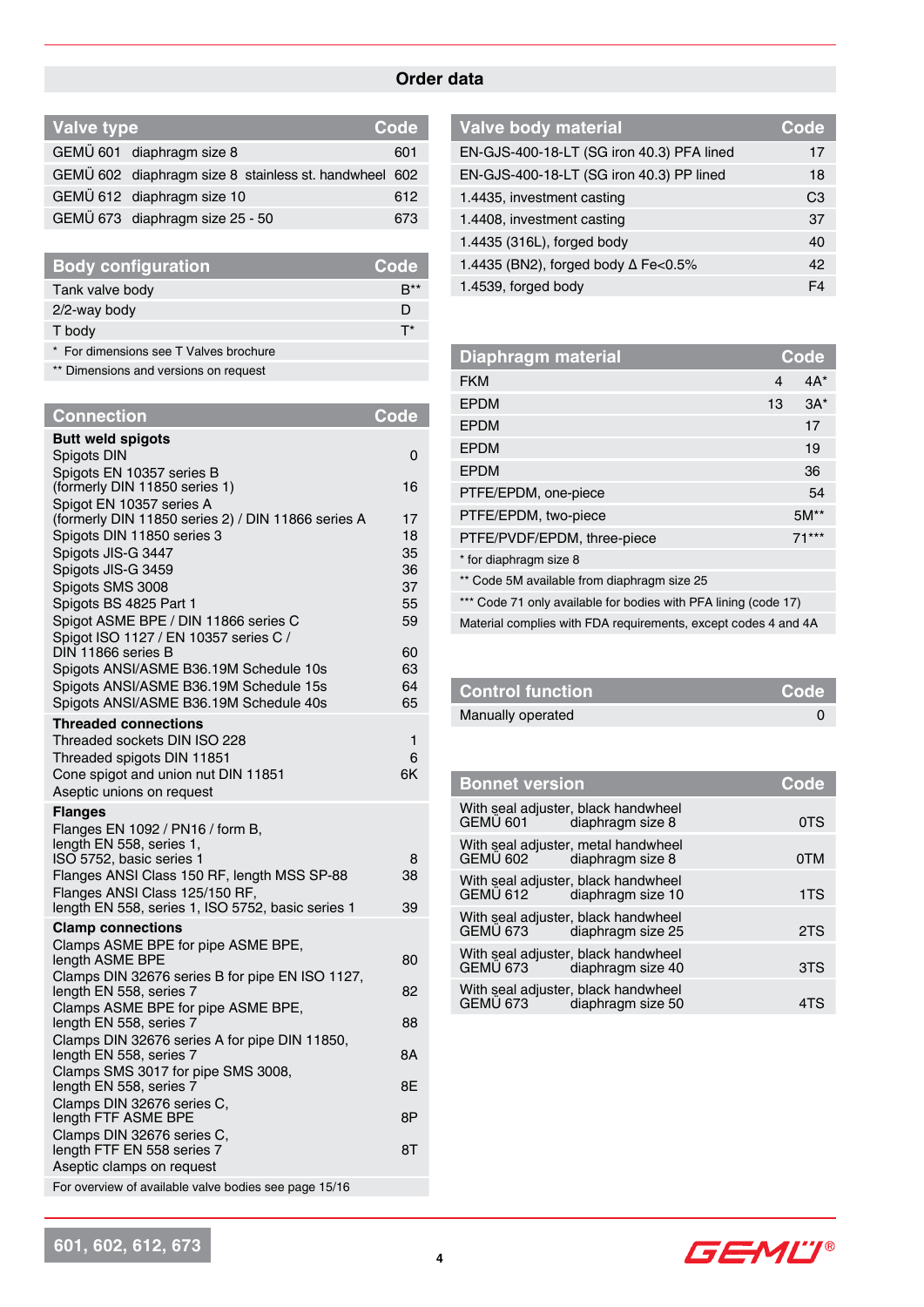#### **Order data**

## **Internal surface finishes for forged and block material bodies <sup>1</sup>**

|                                                                                          | Mechanically polished 2                   |                         | <b>Electropolished</b>                    |                 |  |
|------------------------------------------------------------------------------------------|-------------------------------------------|-------------------------|-------------------------------------------|-----------------|--|
| <b>Readings for Process</b><br><b>Contact Surfaces</b>                                   | Hygienic class<br><b>DIN 11866</b>        | Code                    | Hygienic class<br><b>DIN 11866</b>        | Code            |  |
| $Ra \leq 0.80 \mu m$                                                                     | H3                                        | 1502                    | HE <sub>3</sub>                           | 1503            |  |
| $Ra \leq 0.60 \mu m$                                                                     |                                           | 1507                    | $\qquad \qquad \blacksquare$              | 1508            |  |
| $Ra \leq 0.40 \mu m$                                                                     | H <sub>4</sub>                            | 1536                    | HE <sub>4</sub>                           | 1537            |  |
| $Ra \le 0.25 \mu m^3$                                                                    | H <sub>5</sub>                            | 1527                    | HE <sub>5</sub>                           | 1516            |  |
|                                                                                          |                                           |                         |                                           |                 |  |
|                                                                                          |                                           |                         |                                           |                 |  |
|                                                                                          |                                           | Mechanically polished 2 | <b>Electropolished</b>                    |                 |  |
| <b>Readings for Process</b><br><b>Contact Surfaces acc. to</b><br><b>ASME BPE 2016 4</b> | <b>ASME BPE</b><br>Surface<br>Designation | Code                    | <b>ASME BPE</b><br>Surface<br>Designation | Code            |  |
| Ra Max. = $0.76 \mu m$ (30 $\mu$ inch)                                                   | SF <sub>3</sub>                           | SF <sub>3</sub>         |                                           |                 |  |
| Ra Max. = $0.64 \mu m (25 \mu nch)$                                                      | SF <sub>2</sub>                           | SF <sub>2</sub>         | SF <sub>6</sub>                           | SF <sub>6</sub> |  |
| Ra Max. = $0.51 \mu m$ (20 $\mu$ inch)                                                   | SF <sub>1</sub>                           | SF <sub>1</sub>         | SF <sub>5</sub>                           | SF <sub>5</sub> |  |

| Internal surface finishes for investment cast bodies |                                    |      |  |  |
|------------------------------------------------------|------------------------------------|------|--|--|
| <b>Readings for Process</b>                          | Mechanically polished 2            |      |  |  |
| <b>Contact Surfaces</b>                              | Hygienic class<br><b>DIN 11866</b> | Code |  |  |
| $Ra \leq 6.30 \mu m$                                 | $\overline{\phantom{0}}$           | 1500 |  |  |
| $Ra \leq 0.80 \mu m$                                 | H <sub>3</sub>                     | 1502 |  |  |
| $Ra \le 0.60 \mu m^{5}$                              | $\overline{\phantom{0}}$           | 1507 |  |  |

1 Surface finishes of customized valve bodies may be limited in special cases.

2 Or any other finishing method that meets the Ra value (acc. to ASME BPE).

<sup>3</sup> The smallest possible Ra finish for pipe connections with an internal pipe diameter < 6 mm is 0.38 µm.

4 When using these surfaces, the bodies are marked according to the specifications of ASME BPE.

The surfaces are only available for valve bodies which are made of materials (e.g. GEMÜ material codes 40, 41, F4, 44)

and use connections (e.g. GEMÜ connection codes 59, 80, 88) according to ASME BPE.

5 Not possible for GEMÜ connection code 59, DN 8 and GEMÜ connection code 0, DN 4.

Ra acc. to DIN EN ISO 4288 and ASME B46.1

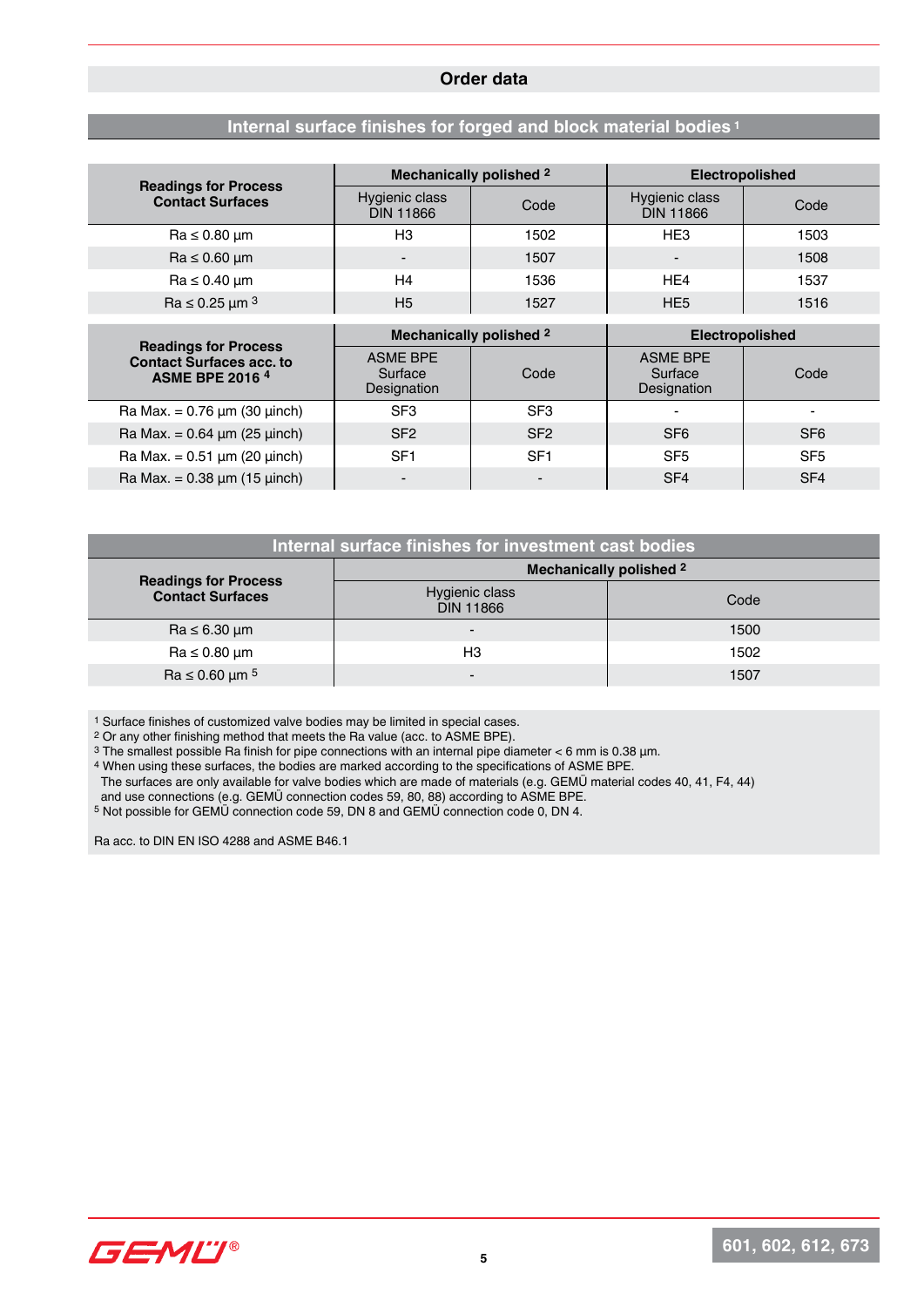# **Special function Code**

3-A compliant design M

| Order example              | 601 | 8 | D | 60 | C <sub>3</sub> | 54 | 0 | 0TS | 1500 | M |
|----------------------------|-----|---|---|----|----------------|----|---|-----|------|---|
| <b>Type</b>                | 601 |   |   |    |                |    |   |     |      |   |
| Nominal size               |     | 8 |   |    |                |    |   |     |      |   |
| Body configuration (code)  |     |   | D |    |                |    |   |     |      |   |
| Connection (code)          |     |   |   | 60 |                |    |   |     |      |   |
| Valve body material (code) |     |   |   |    | C <sub>3</sub> |    |   |     |      |   |
| Diaphragm material (code)  |     |   |   |    |                | 54 |   |     |      |   |
| Control function (code)    |     |   |   |    |                |    | 0 |     |      |   |
| Bonnet version (code)      |     |   |   |    |                |    |   | 0TS |      |   |
| Surface finish (code)      |     |   |   |    |                |    |   |     | 1500 |   |
| Special function (code)    |     |   |   |    |                |    |   |     |      | M |

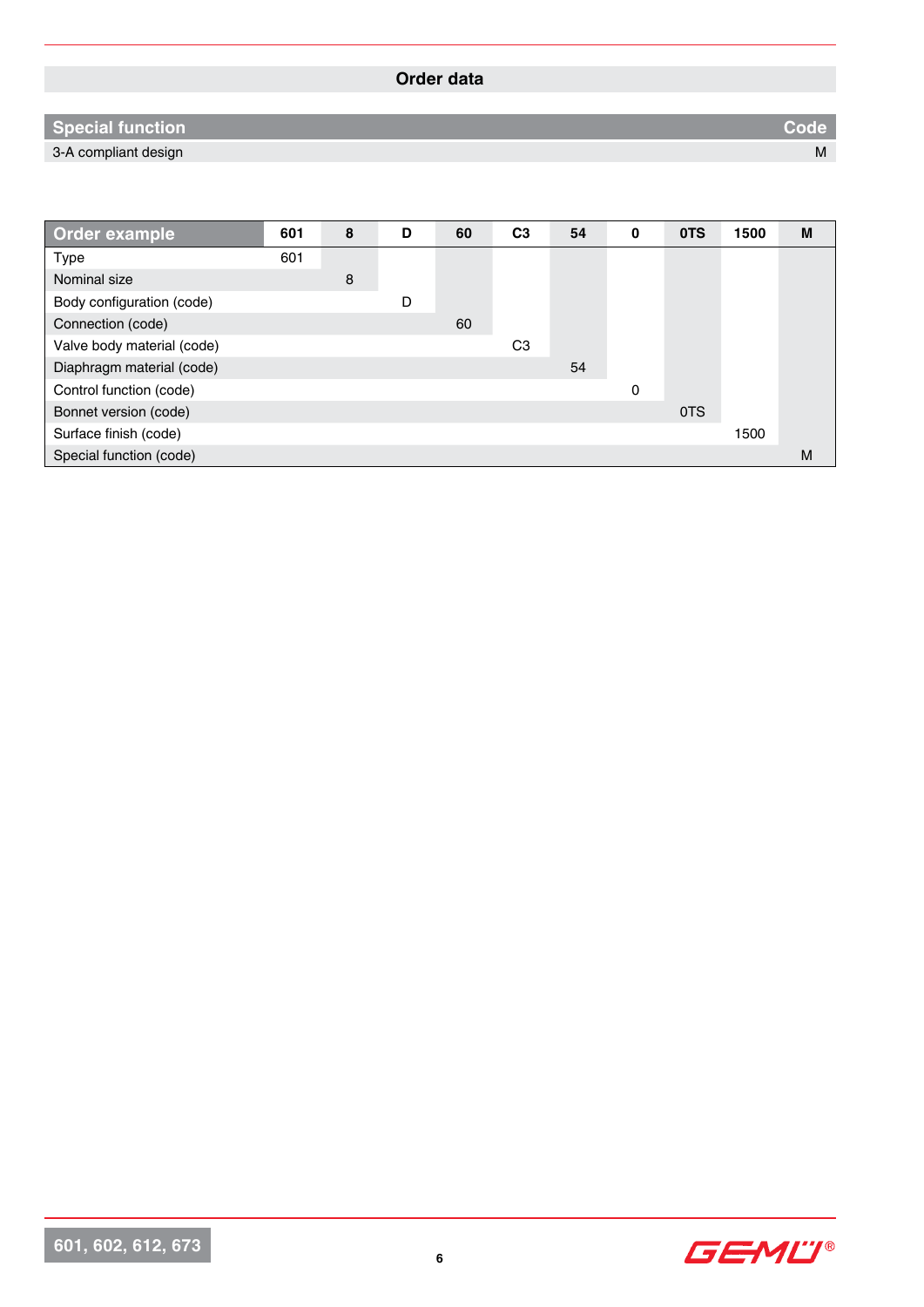# **Dimensions [mm]**

|                 |                | <b>Bonnet dimensions</b> |     |             |
|-----------------|----------------|--------------------------|-----|-------------|
| <b>Type</b>     | Diaphragm size | A                        | ØB  | Weight [kg] |
| <b>GEMÜ 601</b> | 8              | 58                       | 32  | 0.10        |
| <b>GEMÜ 602</b> | 8              | 54                       | 32  | 0.15        |
| <b>GEMÜ 612</b> | 10             | 80                       | 60  | 0.40        |
|                 | 25             | 102                      | 90  | 0.70        |
| <b>GEMÜ 673</b> | 40             | 119                      | 114 | 1.30        |
|                 | 50             | 136                      | 140 | 2.05        |

# **GEMÜ 601 / 602**





**GEMÜ 612 / 673 GEMÜ 612 / 673**



 $*$  CT = A + H1 (see body dimensions)

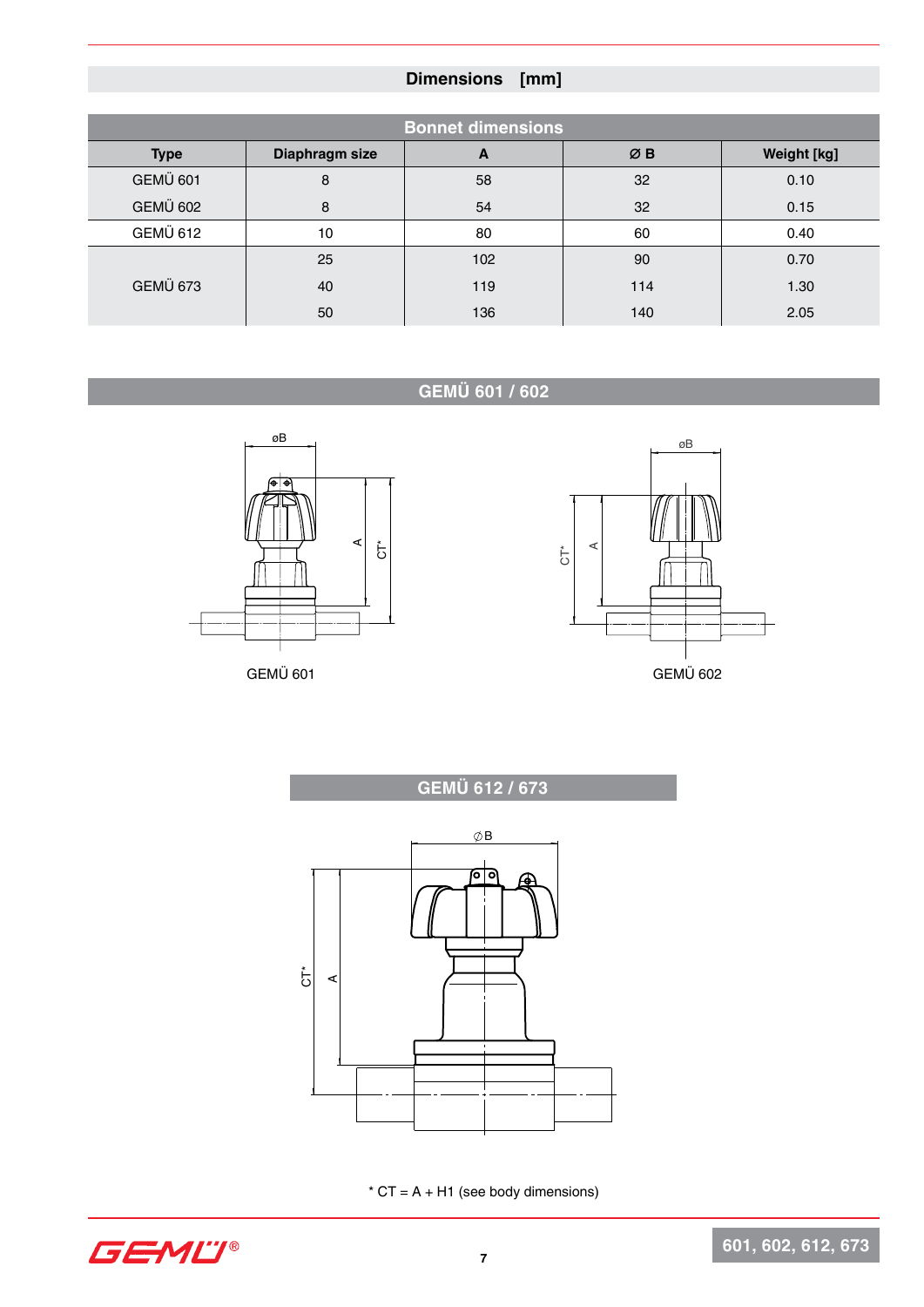|             |              |           |                          |                        |    | Butt weld spigots, connection code 0, 16, 17, 18<br>Valve body material: Investment casting (code C3), forged body (code 40, F4) |        |                          |              |                          |                                                                            |                      |                                                                                      |                 |                          |                |
|-------------|--------------|-----------|--------------------------|------------------------|----|----------------------------------------------------------------------------------------------------------------------------------|--------|--------------------------|--------------|--------------------------|----------------------------------------------------------------------------|----------------------|--------------------------------------------------------------------------------------|-----------------|--------------------------|----------------|
|             |              |           |                          | <b>Pipe standard</b>   |    |                                                                                                                                  |        |                          | <b>DIN</b>   |                          | <b>EN 10357</b><br>series B<br>(formerly)<br><b>DIN 11850</b><br>series 1) | series A<br>series A | <b>EN 10357</b><br>(formerly)<br><b>DIN 11850</b><br>series 2) /<br><b>DIN 11866</b> | <b>Series 3</b> | <b>DIN 11850</b>         | Weight<br>[kg] |
|             |              |           |                          | <b>Connection code</b> |    |                                                                                                                                  |        |                          | $\mathbf{0}$ |                          | 16                                                                         |                      | 17                                                                                   |                 | 18                       |                |
| <b>Type</b> | <b>MG</b>    | <b>DN</b> | <b>NPS</b>               | L                      | C  | $H1*$                                                                                                                            | $H1**$ | ød                       | S            | ød                       | $\mathbf{s}$                                                               | ød                   | S                                                                                    | ød              | $\mathbf{s}$             |                |
|             |              | 4         | $\blacksquare$           | 72                     | 20 |                                                                                                                                  | 8.5    | 6                        | 1.0          |                          |                                                                            |                      | $\overline{\phantom{0}}$                                                             | -               | $\overline{\phantom{0}}$ | 0.09           |
| <b>GEMÜ</b> | $\mathsf{R}$ | 6         | $\overline{\phantom{0}}$ | 72                     | 20 |                                                                                                                                  | 8.5    | $\overline{\phantom{0}}$ | -            | $\overline{\phantom{a}}$ |                                                                            | 8                    | 1.0                                                                                  | -               | $\overline{\phantom{0}}$ | 0.09           |
| 601, 602    |              | 8         | 1/4"                     | 72                     | 20 |                                                                                                                                  | 8.5    | -                        | -            | $\overline{\phantom{a}}$ |                                                                            | 10                   | 1.0                                                                                  |                 |                          | 0.09           |
|             |              | 10        | 3/8"                     | 72                     | 20 |                                                                                                                                  | 8.5    | -                        | -            | 12                       | 1.0                                                                        | 13                   | 1.5                                                                                  | 14              | 2.0                      | 0.09           |
| GEMÜ        | 10           | 10        | 3/8"                     | 108                    | 25 |                                                                                                                                  | 12.5   |                          | ٠            | 12                       | 1.0                                                                        | 13                   | 1.5                                                                                  | 14              | 2.0                      | 0.30           |
| 612         |              | 15        | 1/2"                     | 108                    | 25 |                                                                                                                                  | 12.5   | 18                       | 1.5          | 18                       | 1.0                                                                        | 19                   | 1.5                                                                                  | 20              | 2.0                      | 0.30           |
|             |              | 15        | 1/2"                     | 120                    | 25 | 13.0                                                                                                                             | 19.0   | 18                       | 1.5          | 18                       | 1.0                                                                        | 19                   | 1.5                                                                                  | 20              | 2.0                      | 0.62           |
|             | 25           | 20        | 3/4"                     | 120                    | 25 | 16.0                                                                                                                             | 19.0   | 22                       | 1.5          | 22                       | 1.0                                                                        | 23                   | 1.5                                                                                  | 24              | 2.0                      | 0.58           |
| <b>GEMÜ</b> |              | 25        | 1"                       | 120                    | 25 | 19.0                                                                                                                             | 19.0   | 28                       | 1.5          | 28                       | 1.0                                                                        | 29                   | 1.5                                                                                  | 30              | 2.0                      | 0.55           |
| 673         | 40           | 32        | 11/4"                    | 153                    | 25 | 24.0                                                                                                                             | 26.0   | 34                       | 1.5          | 34                       | 1.0                                                                        | 35                   | 1.5                                                                                  | 36              | 2.0                      | 1.45           |
|             |              | 40        | 11/2"                    | 153                    | 25 | 26.0                                                                                                                             | 26.0   | 40                       | 1.5          | 40                       | 1.0                                                                        | 41                   | 1.5                                                                                  | 42              | 2.0                      | 1.32           |
|             | 50           | 50        | 2"                       | 173                    | 30 | 32.0                                                                                                                             | 32.0   | 52                       | 1.5          | 52                       | 1.0                                                                        | 53                   | 1.5                                                                                  | 54              | 2.0                      | 2.25           |

\* only for investment cast design \*\* only for forged design MG = diaphragm size For materials see overview on page 14

|                        |           |                                   |            |                           |    | Butt weld spigots, connection code 60                                        |        |      |                                                              |                |
|------------------------|-----------|-----------------------------------|------------|---------------------------|----|------------------------------------------------------------------------------|--------|------|--------------------------------------------------------------|----------------|
|                        |           |                                   |            |                           |    | Valve body material: Investment casting (code C3), forged body (code 40, F4) |        |      |                                                              |                |
|                        |           |                                   |            | <b>Pipe standard</b>      |    |                                                                              |        |      | ISO 1127/<br><b>EN 10357 series C/</b><br>DIN 11866 series B | Weight<br>[kg] |
|                        |           |                                   |            | <b>Connection code</b>    |    |                                                                              |        |      | 60                                                           |                |
| <b>Type</b>            | <b>MG</b> | <b>DN</b>                         | <b>NPS</b> |                           | C  | $H1*$                                                                        | $H1**$ | ød   | S                                                            |                |
|                        |           | 6                                 |            | 72                        | 20 |                                                                              | 8.5    | 10.2 | 1.6                                                          | 0.09           |
| <b>GEMÜ</b><br>601.602 | 8         | 8                                 | 1/4"       | 72                        | 20 | 8.5                                                                          | 8.5    | 13.5 | 1.6                                                          | 0.09           |
|                        |           | 10                                | 3/8"       | 72                        | 20 |                                                                              | 8.5    |      |                                                              | 0.09           |
| GEMÜ                   | 10        | 10                                | 3/8"       | 108                       | 25 | 12.5                                                                         | 12.5   | 17.2 | 1.6                                                          | 0.30           |
| 612                    |           | 15                                | 1/2"       | 108                       | 25 | 12.5                                                                         | 12.5   | 21.3 | 1.6                                                          | 0.30           |
|                        |           | 15                                | 1/2"       | 120                       | 25 | 13.0                                                                         | 19.0   | 21.3 | 1.6                                                          | 0.62           |
|                        | 25        | 20                                | 3/4"       | 120                       | 25 | 16.0                                                                         | 19.0   | 26.9 | 1.6                                                          | 0.58           |
| <b>GEMÜ</b>            |           | 25                                | 1"         | 120                       | 25 | 19.0                                                                         | 19.0   | 33.7 | 2.0                                                          | 0.55           |
| 673                    | 40        | 32                                | 11/4"      | 153                       | 25 | 24.0                                                                         | 26.0   | 42.4 | 2.0                                                          | 1.45           |
|                        |           | 40                                | 11/2"      | 153                       | 25 | 26.0                                                                         | 26.0   | 48.3 | 2.0                                                          | 1.32           |
|                        | 50        | 50                                | 2"         | 173                       | 30 | 32.0                                                                         | 32.0   | 60.3 | 2.0                                                          | 2.25           |
|                        |           | * only for investment cast design |            | ** only for forged design |    | $MG = diaphragm size$                                                        |        |      |                                                              |                |

For materials see overview on page 14





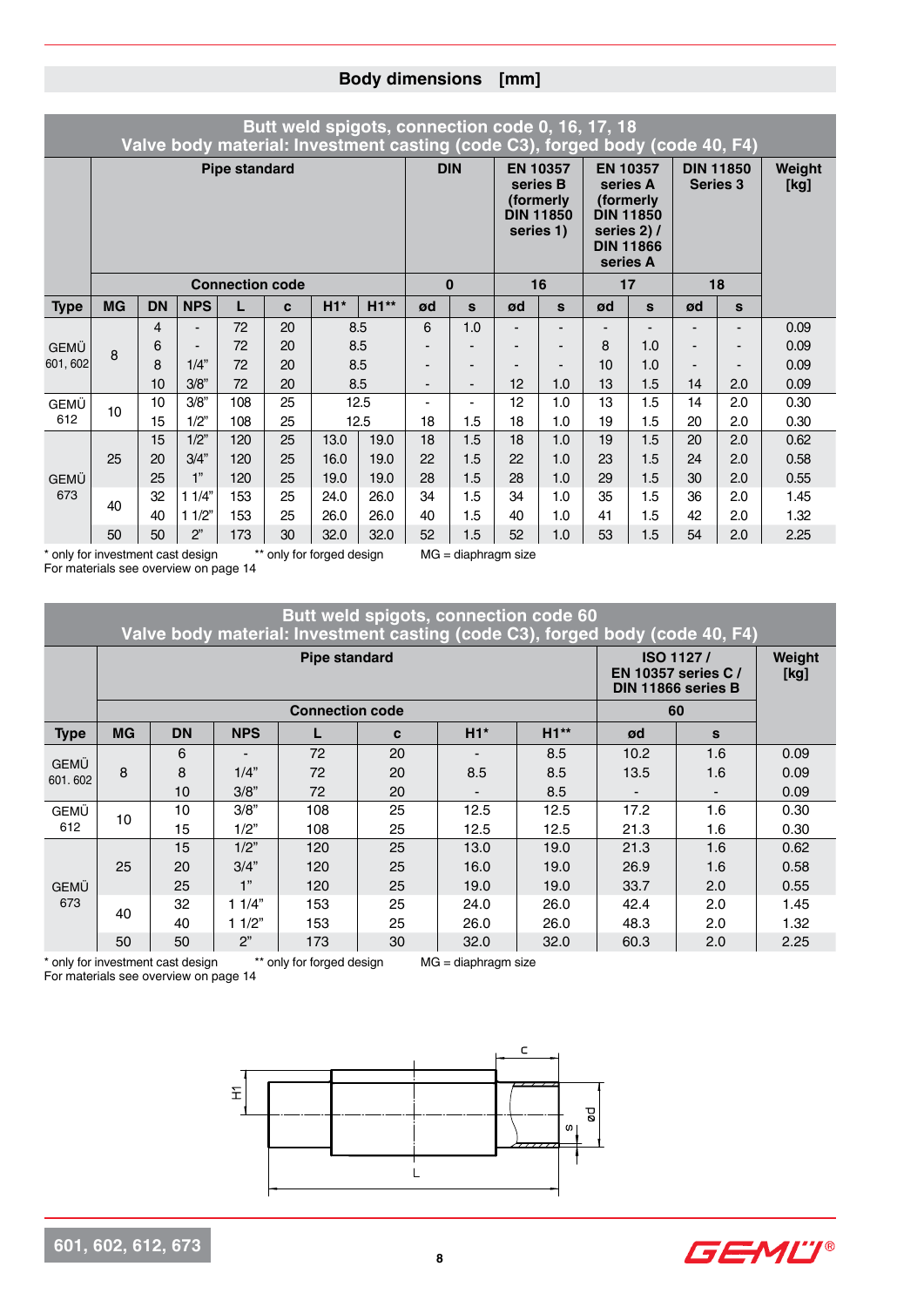|                 |           |           |            |                        |    |                          |        |                |                          | Butt weld spigots, connection code 35, 36, 37 | Valve body material: Investment casting (code C3), forged body (code 40, F4) |      |                    |                |
|-----------------|-----------|-----------|------------|------------------------|----|--------------------------|--------|----------------|--------------------------|-----------------------------------------------|------------------------------------------------------------------------------|------|--------------------|----------------|
|                 |           |           |            | <b>Pipe standard</b>   |    |                          |        |                | <b>JIS-G</b><br>3447     |                                               | <b>JIS-G</b><br>3459                                                         |      | <b>SMS</b><br>3008 | Weight<br>[kg] |
|                 |           |           |            | <b>Connection code</b> |    |                          |        |                | 35                       |                                               | 36                                                                           |      | 37                 |                |
| <b>Type</b>     | <b>MG</b> | <b>DN</b> | <b>NPS</b> | L                      | C  | $H1*$                    | $H1**$ | ød             | S                        | ød                                            | $\mathbf{s}$                                                                 | ød   | $\mathbf{s}$       |                |
| GEMÜ 601.       | 8         | 6         |            | 72                     | 20 |                          | 8.5    |                |                          | 10.5                                          | 1.20                                                                         |      |                    | 0.09           |
| 602             |           | 8         | 1/4"       | 72                     | 20 | $\overline{\phantom{0}}$ | 8.5    |                | -                        | 13.8                                          | 1.65                                                                         |      | $\blacksquare$     | 0.09           |
| <b>GEMÜ 612</b> | 10        | 10        | 3/8"       | 108                    | 25 | $\overline{\phantom{0}}$ | 12.5   |                |                          | 17.3                                          | 1.65                                                                         |      |                    | 0.30           |
|                 |           | 15        | 1/2"       | 108                    | 25 | $\blacksquare$           | 12.5   | $\blacksquare$ | $\overline{\phantom{0}}$ | 21.7                                          | 2.10                                                                         |      |                    | 0.30           |
|                 |           | 15        | 1/2"       | 120                    | 25 | $\blacksquare$           | 19.0   |                | -                        | 21.7                                          | 2.10                                                                         |      |                    | 0.62           |
|                 | 25        | 20        | 3/4"       | 120                    | 25 |                          | 19.0   |                | -                        | 27.2                                          | 2.10                                                                         |      |                    | 0.58           |
|                 |           | 25        | 1"         | 120                    | 25 | 19.0                     | 19.0   | 25.4           | 1.2                      | 34.0                                          | 2.80                                                                         | 25.0 | 1.2                | 0.55           |
| <b>GEMÜ 673</b> | 40        | 32        | 11/4"      | 153                    | 25 | $\overline{\phantom{0}}$ | 26.0   | 31.8           | 1.2                      | 42.7                                          | 2.80                                                                         | 33.7 | 1.2                | 1.45           |
|                 |           | 40        | 11/2"      | 153                    | 25 | 26.0                     | 26.0   | 38.1           | 1.2                      | 48.6                                          | 2.80                                                                         | 38.0 | 1.2                | 1.32           |
|                 | 50        | 50        | 2"         | 173                    | 30 | 32.0                     | 32.0   | 50.8           | 1.5                      | 60.5                                          | 2.80                                                                         | 51.0 | 1.2                | 2.25           |
|                 |           | 65        | 21/2"      | 173                    | 30 | $\overline{\phantom{0}}$ | 34.0   | 63.5           | 2.0                      |                                               |                                                                              | 63.5 | 1.6                | 2.20           |

\* only for investment cast design \*\* only for forged design MG = diaphragm size

For materials see overview on page 14

## **Butt weld spigots. connection code 55. 59. 63. 64. 65 Valve body material: Investment casting (code C3). forged body (code 40. F4)**

|                    |           |           |                        | <b>Pipe standard</b> |    |                |        | <b>BS 4825</b><br>Part 1 |                              | <b>ASME BPE /</b><br>series C | <b>DIN 11866</b>         |      | <b>ANSI/ASME</b><br><b>B36.19M</b><br><b>Schedule</b><br>10 <sub>s</sub> | 5s             | <b>ANSI/ASME</b><br><b>B36.19M</b><br><b>Schedule</b> |      | <b>ANSI/ASME</b><br><b>B36.19M</b><br><b>Schedule</b><br>40s | Weight<br>[kg] |
|--------------------|-----------|-----------|------------------------|----------------------|----|----------------|--------|--------------------------|------------------------------|-------------------------------|--------------------------|------|--------------------------------------------------------------------------|----------------|-------------------------------------------------------|------|--------------------------------------------------------------|----------------|
|                    |           |           | <b>Connection code</b> |                      |    |                |        | 55                       |                              | 59                            |                          |      | 63                                                                       | 64             |                                                       | 65   |                                                              |                |
| <b>Type</b>        | <b>MG</b> | <b>DN</b> | <b>NPS</b>             |                      | C  | $H1*$          | $H1**$ | ød                       | S                            | ød                            | S                        | ød   | S                                                                        | ød             | $\mathbf{s}$                                          | ød   | S                                                            |                |
|                    |           | 6         | $\blacksquare$         | 72                   | 20 |                | 8.5    |                          | $\overline{\phantom{0}}$     |                               | $\overline{\phantom{0}}$ | 10.3 | 1.24                                                                     | $\blacksquare$ | $\blacksquare$                                        | 10.3 | 1.73                                                         | 0.09           |
| <b>GEMÜ</b>        | 8         | 8         | 1/4"                   | 72                   | 20 | 8.5            | 8.5    | 6.35                     | 1.2                          | 6.35                          | 0.89                     | 13.7 | 1.65                                                                     | ۰              | -                                                     | 13.7 | 2.24                                                         | 0.09           |
| 601.602            |           | 10        | 3/8"                   | 72                   | 20 | 8.5            | 8.5    | 9.53                     | 1.2                          | 9.53                          | 0.89                     |      |                                                                          |                | $\overline{\phantom{0}}$                              |      |                                                              | 0.09           |
|                    |           | 15        | 1/2"                   | 72                   | 20 | 8.5            | 8.5    | 12.70                    | 1.2                          | 12.70                         | 1.65                     |      |                                                                          |                | $\overline{\phantom{0}}$                              |      |                                                              | 0.09           |
|                    |           | 10        | 3/8"                   | 108                  | 25 | $\blacksquare$ | 12.5   | 9.53                     | 1.2                          | 9.53                          | 0.89                     | 17.1 | 1.65                                                                     |                | $\blacksquare$                                        | 17.1 | 2.31                                                         | 0.30           |
| <b>GEMÜ</b><br>612 | 10        | 15        | 1/2"                   | 108                  | 25 |                | 12.5   | 12.70                    | 1.2                          | 12.70                         | 1.65                     | 21.3 | 2.11                                                                     | 21.3           | 1.65                                                  | 21.3 | 2.77                                                         | 0.30           |
|                    |           | 20        | 3/4"                   | 108                  | 25 | 12.5           | 12.5   | 19.05                    | 1.2                          | 19.05                         | 1.65                     |      |                                                                          |                |                                                       |      |                                                              | 0.30           |
|                    |           | 15        | 1/2"                   | 120                  | 25 |                | 19.0   |                          | $\overline{\phantom{0}}$     |                               | $\overline{\phantom{0}}$ | 21.3 | 2.11                                                                     | 21.3           | 1.65                                                  | 21.3 | 2.77                                                         | 0.62           |
|                    | 25        | 20        | 3/4"                   | 120                  | 25 | 16.0           | 19.0   | 19.05                    | 1.2                          | 19.05                         | 1.65                     | 26.7 | 2.11                                                                     | 26.7           | 1.65                                                  | 26.7 | 2.87                                                         | 0.58           |
|                    |           | 25        | 1"                     | 120                  | 25 | 19.0           | 19.0   |                          | $\overline{\phantom{0}}$     | 25.40                         | 1.65                     | 33.4 | 2.77                                                                     | 33.4           | 1.65                                                  | 33.4 | 3.38                                                         | 0.55           |
| <b>GEMÜ</b><br>673 | 40        | 32        | 1/4"<br>1              | 153                  | 25 |                | 26.0   |                          |                              |                               |                          | 42.2 | 2.77                                                                     | 42.2           | 1.65                                                  | 42.2 | 3.56                                                         | 1.45           |
|                    |           | 40        | 11/2"                  | 153                  | 25 | 26.0           | 26.0   | $\overline{\phantom{a}}$ | $\overline{\phantom{0}}$     | 38.10                         | 1.65                     | 48.3 | 2.77                                                                     | 48.3           | 1.65                                                  | 48.3 | 3.68                                                         | 1.32           |
|                    | 50        | 50        | 2"                     | 173                  | 30 | 32.0           | 32.0   |                          | $\qquad \qquad \blacksquare$ | 50.80                         | 1.65                     | 60.3 | 2.77                                                                     | 60.3           | 1.65                                                  | 60.3 | 3.91                                                         | 2.25           |
|                    |           | 65        | 2 1/2"                 | 173                  | 30 |                | 34.0   |                          | $\qquad \qquad \blacksquare$ | 63.50                         | 1.65                     |      |                                                                          |                |                                                       |      |                                                              | 2.10           |

\* only for investment cast design \*\* only for forged design MG = diaphragm size For materials see overview on page 14



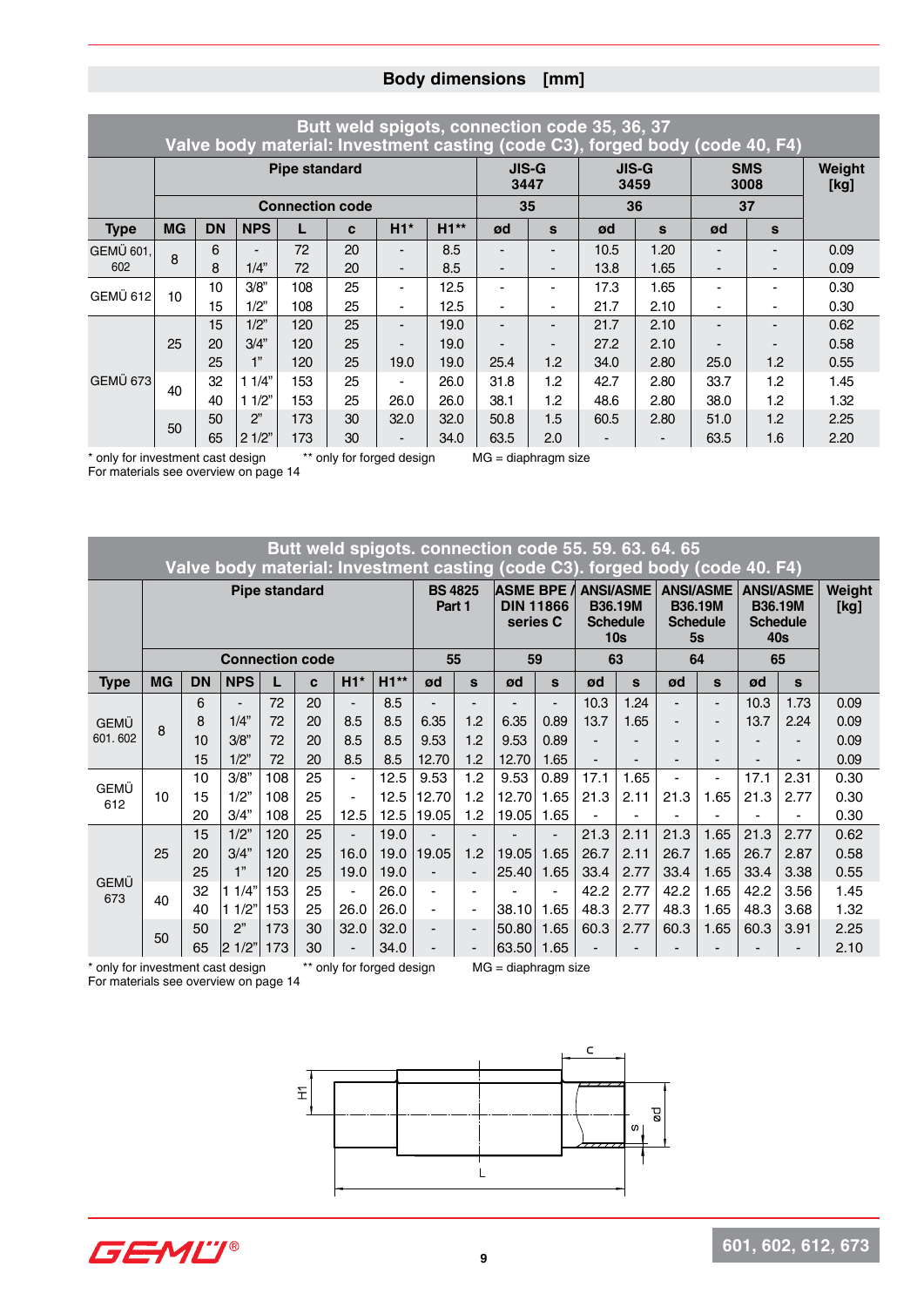|                        |           |           |                  |      | Threaded sockets, connection code 1<br>valve body material: investment casting (code 37) |    |     |                 |                    |                |
|------------------------|-----------|-----------|------------------|------|------------------------------------------------------------------------------------------|----|-----|-----------------|--------------------|----------------|
| <b>Type</b>            | <b>MG</b> | <b>DN</b> | $\mathbf{R}$     | H    | H1                                                                                       | t  | L   | SW <sub>2</sub> | Number of<br>flats | Weight<br>[kg] |
| <b>GEMÜ</b><br>601/602 | 8         | 8         | $G_1/4$          | 19,0 | 9.0                                                                                      | 11 | 72  | 18              | 6                  | 0,09           |
| <b>GEMÜ</b>            | 10        | 12        | G <sub>3/8</sub> | 25,0 | 13.0                                                                                     | 12 | 55  | 22              | $\overline{2}$     | 0,17           |
| 612                    |           | 15        | $G_1/2$          | 30,0 | 15.0                                                                                     | 15 | 68  | 27              | 2                  | 0,26           |
|                        |           | 15        | $G \frac{1}{2}$  | 28,3 | 14.8                                                                                     | 15 | 85  | 27              | 6                  | 0,32           |
|                        | 25        | 20        | G <sub>3/4</sub> | 33,3 | 17.3                                                                                     | 16 | 85  | 32              | 6                  | 0,34           |
| <b>GEMÜ</b>            |           | 25        | G <sub>1</sub>   | 42,3 | 21.8                                                                                     | 13 | 110 | 41              | 6                  | 0,39           |
| 673                    | 40        | 32        | G 11/4           | 51,3 | 26.3                                                                                     | 20 | 120 | 50              | 8                  | 0,88           |
|                        |           | 40        | $G$ 11/2         | 56,3 | 28.8                                                                                     | 18 | 140 | 55              | 8                  | 0.93           |
|                        | 50        | 50        | G <sub>2</sub>   | 71,3 | 36.3                                                                                     | 26 | 165 | 70              | 8                  | 1,56           |

MG = Diaphragm size



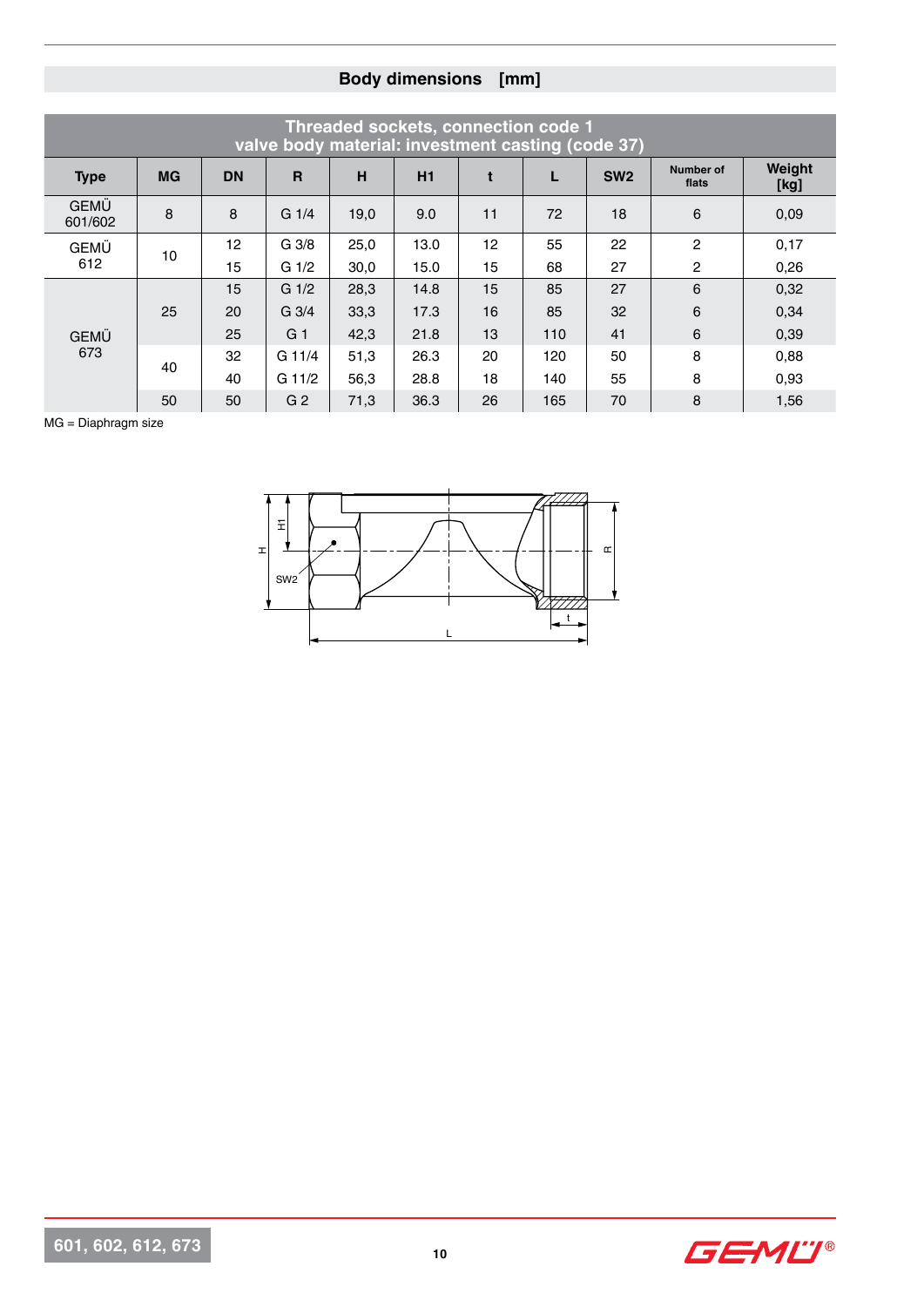|                        |           |           |      |      | Threaded connections, connection code 6<br>Valve body material: Forged body (code 40) |     |                |
|------------------------|-----------|-----------|------|------|---------------------------------------------------------------------------------------|-----|----------------|
| <b>Type</b>            | <b>MG</b> | <b>DN</b> | H1   | ød1  | Thread to DIN 405<br>R                                                                |     | Weight<br>[kg] |
| <b>GEMÜ</b><br>601/602 | 8         | 10        | 8.5  | 10.0 | RD 28 x 1/8                                                                           | 92  | 0.21           |
| <b>GEMÜ</b>            | 10        | 10        | 12.5 | 10.0 | RD 28 x 1/8                                                                           | 118 | 0.33           |
| 612                    |           | 15        | 12.5 | 16.0 | RD 34 x 1/8                                                                           | 118 | 0.35           |
|                        |           | 15        | 19.0 | 16.0 | RD 34 x 1/8                                                                           | 118 | 0.71           |
|                        | 25        | 20        | 19.0 | 20.0 | RD 44 x 1/6                                                                           | 118 | 0.78           |
| <b>GEMÜ</b>            |           | 25        | 19.0 | 26.0 | RD 52 x 1/6                                                                           | 128 | 0.79           |
| 673                    | 40        | 32        | 26.0 | 32.0 | RD 58 x 1/6                                                                           | 147 | 1.66           |
|                        |           | 40        | 26.0 | 38.0 | RD 65 x 1/6                                                                           | 160 | 1.62           |
|                        | 50        | 50        | 32.0 | 50.0 | RD 78 x 1/6                                                                           | 191 | 2.70           |

MG = Diaphragm size



|                        |           |                 |      |      | Cone spigot, connection code 6K<br>Valve body material: Forged body (code 40) |     |                |
|------------------------|-----------|-----------------|------|------|-------------------------------------------------------------------------------|-----|----------------|
| <b>Type</b>            | <b>MG</b> | <b>DN</b>       | H1   | ød1  | Thread to DIN 405<br>R                                                        |     | Weight<br>[kg] |
| <b>GEMÜ</b><br>601/602 | 8         | 10 <sup>1</sup> | 8.5  | 10.0 | RD 28 x 1/8                                                                   | 90  | 0.21           |
| <b>GEMÜ</b>            | 10        | 10              | 12.5 | 10.0 | RD 28 x 1/8                                                                   | 116 | 0.33           |
| 612                    |           | 15              | 12.5 | 16.0 | RD 34 x 1/8                                                                   | 116 | 0.35           |
|                        |           | 15              | 19.0 | 16.0 | RD 34 x 1/8                                                                   | 116 | 0.71           |
|                        | 25        | 20              | 19.0 | 20.0 | RD 44 x 1/6                                                                   | 114 | 0.78           |
| <b>GEMÜ</b>            |           | 25              | 19.0 | 26.0 | RD 52 x 1/6                                                                   | 127 | 0.79           |
| 673                    | 40        | 32              | 26.0 | 32.0 | RD 58 x 1/6                                                                   | 147 | 1.66           |
|                        |           | 40              | 26.0 | 38.0 | RD 65 x 1/6                                                                   | 160 | 1.62           |
|                        | 50        | 50              | 32.0 | 50.0 | RD 78 x 1/6                                                                   | 191 | 2.70           |

MG = Diaphragm size



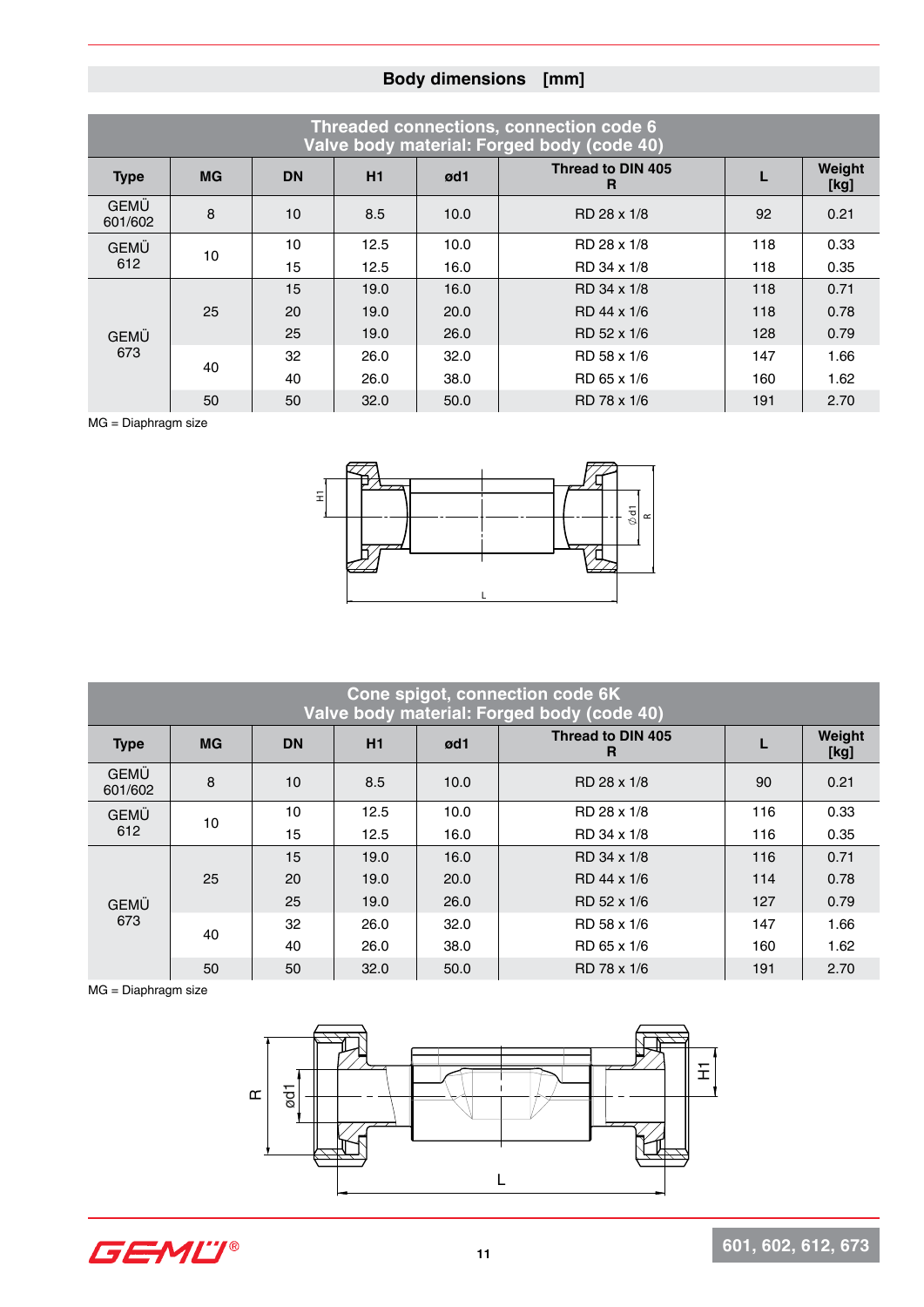#### **Flanges - DIN EN 1092, connection code 8 Valve body material GGG 40.3 (code 17, 18), investment casting (code C3), forged body (code 40)**

|             |           |           |     |     | $10.900$ $200$ $700$ $80$ |                |                                |                                        |                            |            |        |
|-------------|-----------|-----------|-----|-----|---------------------------|----------------|--------------------------------|----------------------------------------|----------------------------|------------|--------|
|             |           |           |     |     |                           | <b>Number</b>  |                                | H1                                     |                            |            | Weight |
| <b>Type</b> | <b>MG</b> | <b>DN</b> | øD  | øk  | ØL                        | of bolts       | <b>Material</b><br>code 17, 18 | <b>Material</b><br>code C <sub>3</sub> | <b>Material</b><br>code 40 | <b>FTF</b> | [kg]   |
|             |           | 15        | 95  | 65  | 14                        | 4              | 18.0                           | 13.0                                   | 19.0                       | $130*$     | 1.85   |
|             | 25        | 20        | 105 | 75  | 14                        | 4              | 20.5                           | 16.0                                   | 19.0                       | 150        | 2.35   |
|             |           | 25        | 115 | 85  | 14                        | $\overline{4}$ | 23.0                           | 19.0                                   | 19.0                       | 160        | 2.85   |
| GEMÜ 673    |           | 32        | 140 | 100 | 19                        | 4              | 28.7                           | 24.0                                   | 26.0                       | 180        | 4.90   |
|             | 40        | 40        | 150 | 110 | 19                        | 4              | 33.0                           | 26.0                                   | 26.0                       | 200        | 5.65   |
|             | 50        | 50        | 165 | 125 | 19                        | 4              | 39.0                           | 32.0                                   | 32.0                       | 230        | 7.45   |

\*Material code C3, 40 FTF = 150 (no DIN length)

For materials see overview on page 14

#### **Flanges - ANSI Class 125/150 RF, connection code 38, 39 Valve body material GGG 40.3 (code 17, 18), investment casting (code C3), forged body (code 40) Type MG DN øD øk øL Number of bolts H1 FTF Weight Material [kg] code 17, 18 Material code C3 Material code 40 Connection code 38 Connection code 39** GEMÜ 673 25 15 | 90 | 60.3 | 15.9 | 4 | 18.0 | 13.0 | 19.0 | - | 130 | 1.85 20 100 69.9 15.9 4 20.5 16.0 19.0 146 150 2.35 25 110 79.4 15.9 4 23.0 19.0 19.0 146 160 2.85 40 32 115 88.9 15.9 4 28.7 24.0 26.0 - 180 4.90 40 | 125 | 98.4 | 15.9 | 4 | 33.0 | 26.0 | 26.0 | 175 | 200 | 5.65 50 50 150 120.7 19.0 4 39.0 32.0 32.0 200 230 7.45

MG = diaphragm size For materials see overview on page 14



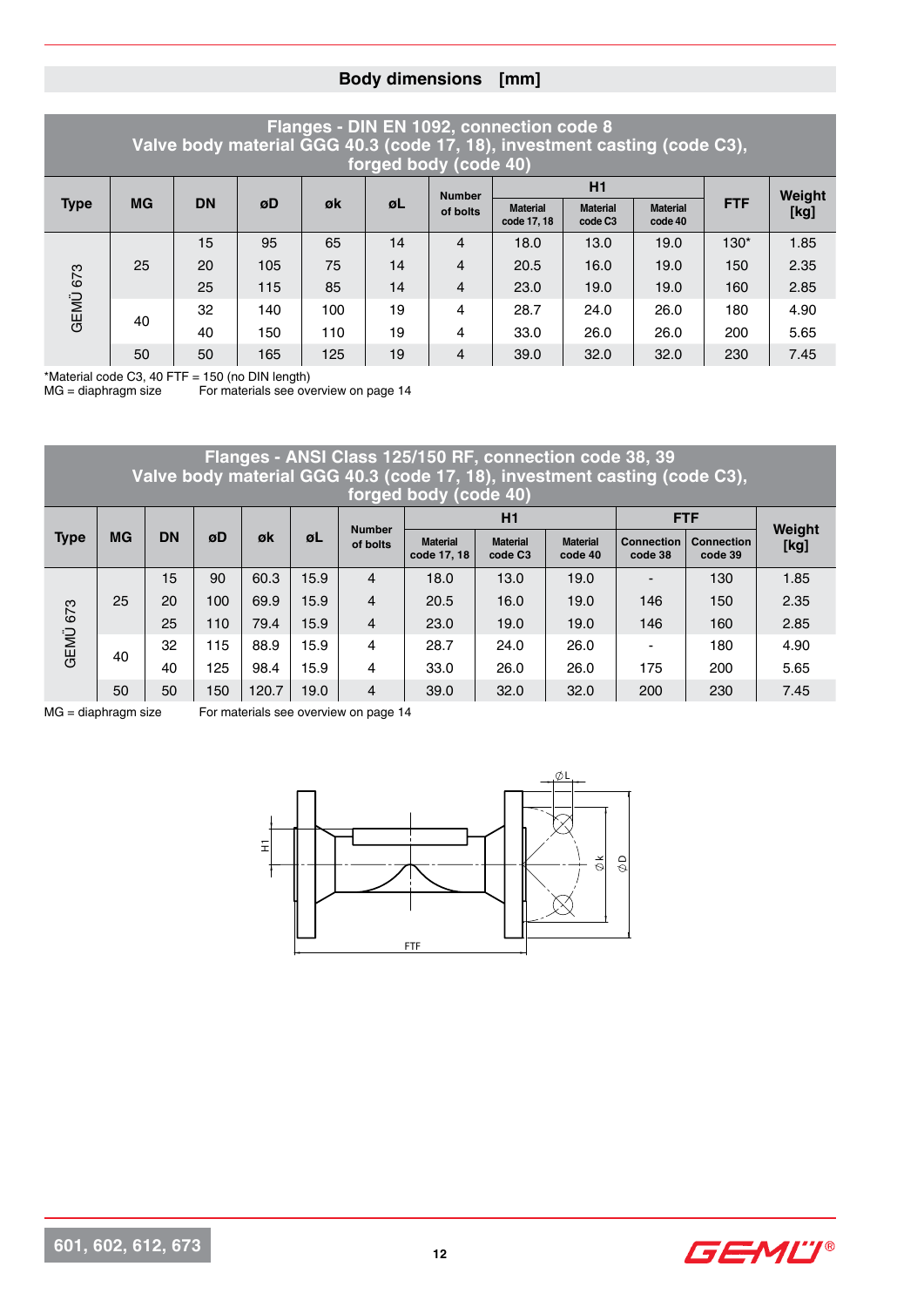|                    |           |           |                              |      |                             |        |                 |                                                            |        |                          |      |                                                        | Valve body material: Forged body (code 40, F4) |     |                                                                                 | Clamp connections, connection code 80, 82, 88, 8A, 8E, 8P, 8T |                |                          |                              |                |
|--------------------|-----------|-----------|------------------------------|------|-----------------------------|--------|-----------------|------------------------------------------------------------|--------|--------------------------|------|--------------------------------------------------------|------------------------------------------------|-----|---------------------------------------------------------------------------------|---------------------------------------------------------------|----------------|--------------------------|------------------------------|----------------|
|                    |           |           | Pipe connection<br>for clamp |      |                             |        | <b>ASME BPE</b> |                                                            |        |                          |      | ISO 1127 / EN 10357<br>series C/<br>DIN 11866 series B |                                                |     | EN 10357 series A<br>(formerly DIN 11850<br>series $2)$ /<br>DIN 11866 series A |                                                               |                | <b>SMS 3008</b>          |                              | Weight<br>[kg] |
|                    |           |           | <b>Clamp connection</b>      |      |                             |        |                 | Code 80, 88 - ASME BPE<br>Code 8P, 8T - DIN 32676 series C |        |                          |      | DIN 32676 series B                                     |                                                |     | DIN 32676 series A                                                              |                                                               |                | ISO 2852 / SMS 3017      |                              |                |
|                    |           |           | <b>Clamp connection code</b> |      |                             | 80, 8P |                 |                                                            | 88, 8T |                          |      | 82                                                     |                                                |     | <b>8A</b>                                                                       |                                                               |                | <b>8E</b>                |                              |                |
| <b>Type</b>        | <b>MG</b> | <b>DN</b> | <b>NPS</b>                   | H1   | ød1                         | ød3    | L               | ød1                                                        | ød3    | L                        | ød1  | ød3                                                    | L                                              | ød1 | ød3                                                                             | L                                                             | ød1            | ød3                      | L                            |                |
|                    |           | 6         | $1/8$ "                      | 8.5  |                             |        |                 |                                                            |        | $\blacksquare$           | 7.0  | 25.0                                                   | 63.5                                           | 6   | 25.0                                                                            | 63.5                                                          |                |                          | $\overline{\phantom{0}}$     |                |
| GEMÜ<br>601/602    | 8         | 8         | 1/4"                         | 8.5  | 4.57                        | 25.0   | 63.5            |                                                            |        |                          | 10.3 | 25.0                                                   | 63.5                                           | 8   | 25.0                                                                            | 63.5                                                          |                | $\overline{\phantom{0}}$ | $\qquad \qquad \blacksquare$ | 0.15           |
|                    |           | 10        | 3/8"                         | 8.5  | 7.75                        | 25.0   | 63.5            |                                                            |        |                          |      |                                                        |                                                | 10  | 34.0                                                                            | 88.9                                                          |                |                          | -                            | 0.18           |
|                    |           | 15        | 1/2"                         | 8.5  | 9.40                        | 25.0   | 63.5            | 9.40                                                       | 25.0   | 108                      |      |                                                        |                                                |     |                                                                                 |                                                               |                |                          | -                            | 0.18           |
|                    |           | 10        | 3/8"                         | 12.5 |                             |        |                 |                                                            |        | $\overline{\phantom{0}}$ | 14.0 | 25.0                                                   | 108.0                                          | 10  | 34.0                                                                            | 108.0                                                         | $\blacksquare$ |                          |                              | 0.30           |
| GEMÜ<br>612        | 10        | 15        | 1/2"                         | 12.5 | 9.40                        | 25.0   | 88.9            | 9.40                                                       | 25.0   | 108                      | 18.1 | 50.5                                                   | 108.0                                          | 16  | 34.0                                                                            | 108.0                                                         |                |                          |                              | 0.43           |
|                    |           | 20        | 3/4"                         | 12.5 | 15.75                       | 25.0   |                 | 101.6 15.75                                                | 25.0   | 117                      |      |                                                        |                                                |     |                                                                                 |                                                               |                |                          |                              | 0.43           |
|                    |           | 15        | 1/2"                         | 19.0 |                             |        |                 |                                                            |        |                          | 18.1 | 50.5                                                   | 108.0                                          | 16  | 34.0                                                                            | 108.0                                                         |                |                          | $\overline{\phantom{0}}$     | 0.75           |
|                    | 25        | 20        | 3/4"                         | 19.0 | 15.75                       | 25.0   |                 | 101.6 15.75                                                | 25.0   | 117                      | 23.7 | 50.5                                                   | 117.0                                          | 20  | 34.0                                                                            | 117.0                                                         |                |                          |                              | 0.71           |
|                    |           | 25        | 1"                           | 19.0 | 22.10                       | 50.5   |                 | $114.3$ 22.10                                              | 50.5   | 127                      | 29.7 | 50.5                                                   | 127.0                                          | 26  | 50.5                                                                            | 127.0                                                         | 22.6           | 50.5                     | 127                          | 0.63           |
| <b>GEMÜ</b><br>673 | 40        | 32        | 11/4"                        | 26.0 | $\blacksquare$              |        |                 |                                                            |        |                          | 38.4 | 64.0                                                   | 146.0                                          | 32  | 50.5                                                                            | 146.0                                                         | 31.3           | 50.5                     | 146                          | 1.62           |
|                    |           | 40        | 11/2                         | 26.0 | 34.80                       | 50.5   |                 | 139.7 34.80                                                | 50.5   | 159                      | 44.3 | 64.0                                                   | 159.0                                          | 38  | 50.5                                                                            | 159.0                                                         | 35.6           | 50.5                     | 159                          | 1.50           |
|                    | 50        | 50        | 2"                           | 32.0 | 47.50                       | 64.0   |                 | 158.8 47.50                                                | 64.0   | 190                      | 56.3 | 77.5                                                   | 190.0                                          | 50  | 64.0                                                                            | 190.0                                                         | 48.6           | 64.0                     | 190                          | 2.50           |
|                    |           | 65        | $ 2 \frac{1}{2}$             |      | 34.0 60.20 77.5 193.8 60.20 |        |                 |                                                            | 77.5   | 216                      |      |                                                        |                                                |     |                                                                                 |                                                               | 60.3           | 77.5                     | 216                          | 2.30           |

MG = diaphragm size